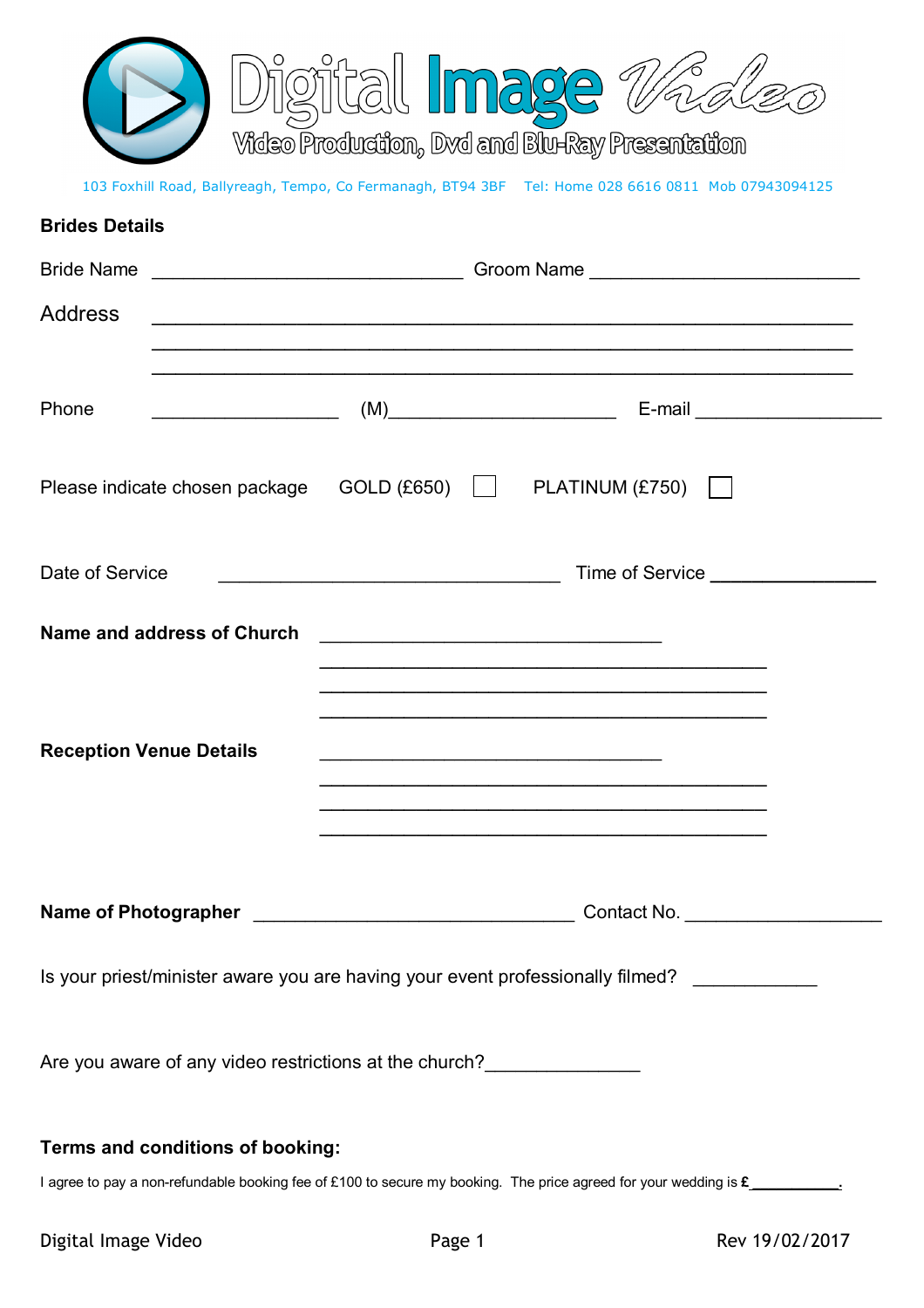I agree to pay the outstanding balance IN FULL on my wedding day. Payment must be in STG and in any of the following formats: cheque, bank draft, or cash.

As a gesture of goodwill, I agree to provide refreshments (i.e. bar food) for Stephen Kettyles at the reception venue. A full sit-down meal with the quests is NOT required.

While every effort is made by the videographer to film the bride and groom arriving at the reception venue after the ceremony, I understand that this may not always be possible due to traffic, parking or other delays.

#### **(***Please be aware that the latest we will film to is 10.00pm. Please ensure that your band is aware of this regarding set up times etc. If we have to film past this time we will charge an additional rate of £25.00 per half hour or part thereof.)*

I understand that the completed Wedding DVDs will be ready approximately 4 weeks after the wedding date. During busy periods, this may be longer.

I understand that the videographer retains total editorial and production control at all times. If I require any incidental editing changes, I understand that this will be charged for separately. Such requests must be notified to the videographer within 7 days from receipt of DVDs.

I understand that in the unlikely event of any act that may cause loss or damage to audio or video footage, the videographer's liability shall be limited to a return of all monies paid.

I understand that while every effort is made to ensure that the highest possible quality of audio and video footage is obtained, the videographer cannot be held responsible for poor acoustics and/or poor lighting conditions that are beyond his control.

I agree that in the event of exceptional circumstances the videographer reserves the right to cancel a booking at any time. If this unlikely event should occur, a full refund of all monies paid will be made.

After you receive your wedding DVD any errors should be notified within **two weeks**, otherwise it may not be possible to correct these, however we will endeavour to correct any errors and this will not incur any extra charge. If you require any extra copies of your wedding they will be available at the time at a cost of £20 each.

Occasionally I may show wedding DVD's to couples wishing to see the quality and style of my work. If you would prefer me **not** to use your DVD in this way please tick this box.  $\Box$ 

I may want to include some of the footage from your wedding in future sample DVD'S, if you would **not** like your wedding used for sample purposes please tick this box.  $\square$ 

Please complete and sign both copies. **Return one copy to me**. The other copy should be kept for your own reference. If you require a receipt please fill in the section on the bottom of this form.

I accept all the above terms and conditions and agree that this constitutes a simple contract between myself and Stephen Kettyles (Digital Image Video).

SIGNED \_\_\_\_\_\_\_\_\_\_\_\_\_\_\_\_\_\_\_\_\_\_\_\_\_\_\_\_\_\_\_\_\_\_\_\_\_\_\_\_\_\_\_\_\_ DATE \_\_\_\_\_\_\_\_\_\_\_\_\_\_\_\_\_\_\_\_\_\_\_

---------------------------------------------------------------------------------------------------------------------------------------------------------------------------------

| .                        |                      |
|--------------------------|----------------------|
| I acknowledge receipt of | deposit for wedding. |
| From                     | <b>Wedding Date</b>  |
| Signed                   | Date                 |

**RECEIPT**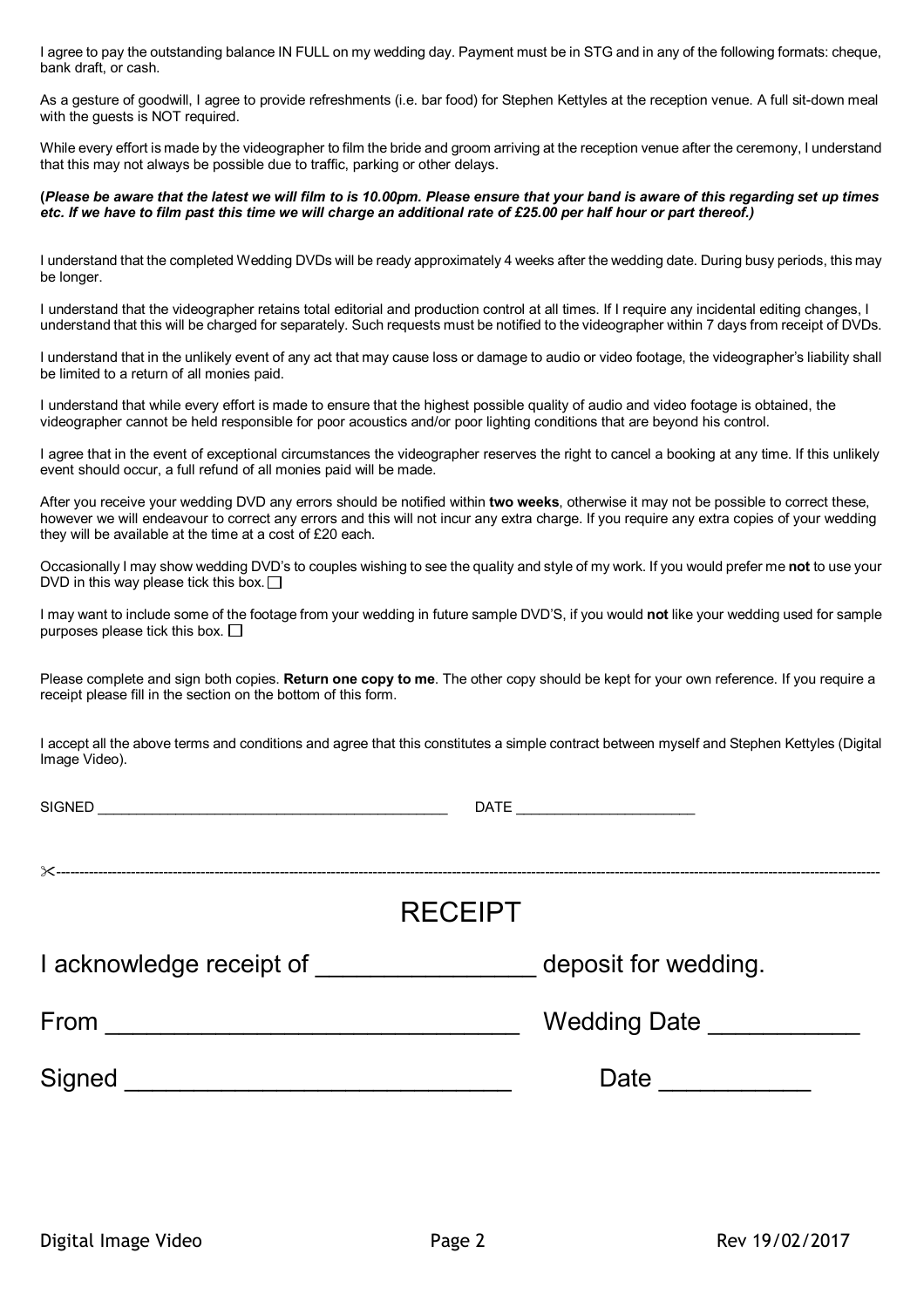

103 Foxhill Road, Ballyreagh, Tempo, Co Fermanagh, BT94 3BF Tel: Home 028 6616 0811 Mob 07943094125

| <b>Brides Details</b>                                                          |                                                   |  |                                                                                                                                                                                                                                                                                                                                                              |  |
|--------------------------------------------------------------------------------|---------------------------------------------------|--|--------------------------------------------------------------------------------------------------------------------------------------------------------------------------------------------------------------------------------------------------------------------------------------------------------------------------------------------------------------|--|
|                                                                                |                                                   |  |                                                                                                                                                                                                                                                                                                                                                              |  |
| <b>Address</b>                                                                 |                                                   |  |                                                                                                                                                                                                                                                                                                                                                              |  |
|                                                                                |                                                   |  |                                                                                                                                                                                                                                                                                                                                                              |  |
| Phone                                                                          |                                                   |  |                                                                                                                                                                                                                                                                                                                                                              |  |
| Please indicate chosen package  GOLD (£650)   PLATINUM (£750)                  |                                                   |  |                                                                                                                                                                                                                                                                                                                                                              |  |
| Date of Service                                                                | <u> 1989 - Johann Barbara, martxa alemaniar a</u> |  | Time of Service ________________                                                                                                                                                                                                                                                                                                                             |  |
| Name and address of Church                                                     |                                                   |  |                                                                                                                                                                                                                                                                                                                                                              |  |
| <b>Reception Venue Details</b>                                                 |                                                   |  | <u> 1990 - Johann John Harry Harry Harry Harry Harry Harry Harry Harry Harry Harry Harry Harry Harry Harry Harry</u><br><u> 1969 - Johann John Stone, market fan de Amerikaanske kommunister op de Amerikaanske kommunister op de Amerikaanske kommunister op de Amerikaanske kommunister op de Amerikaanske kommunister op de Amerikaanske kommunister </u> |  |
|                                                                                |                                                   |  | Contact No.                                                                                                                                                                                                                                                                                                                                                  |  |
| Is your priest/minister aware you are having your event professionally filmed? |                                                   |  |                                                                                                                                                                                                                                                                                                                                                              |  |
| Are you aware of any video restrictions at the church?                         |                                                   |  |                                                                                                                                                                                                                                                                                                                                                              |  |